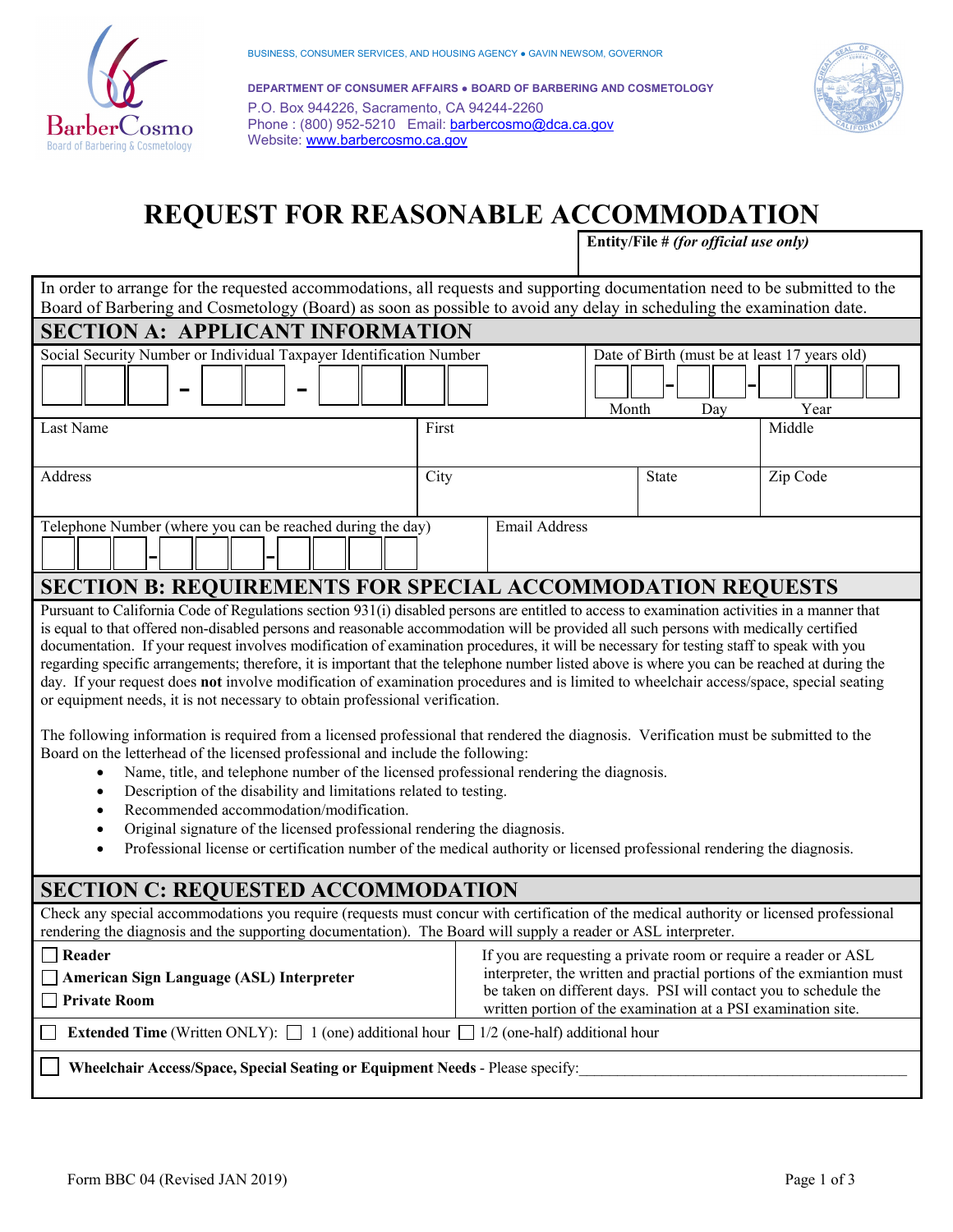| Please describe the nature of your disability:                                                                                                                                                                                                                                                                                                                                                                                                                                                                                                                                                                                                                                                      |                  |  |  |  |
|-----------------------------------------------------------------------------------------------------------------------------------------------------------------------------------------------------------------------------------------------------------------------------------------------------------------------------------------------------------------------------------------------------------------------------------------------------------------------------------------------------------------------------------------------------------------------------------------------------------------------------------------------------------------------------------------------------|------------------|--|--|--|
|                                                                                                                                                                                                                                                                                                                                                                                                                                                                                                                                                                                                                                                                                                     |                  |  |  |  |
|                                                                                                                                                                                                                                                                                                                                                                                                                                                                                                                                                                                                                                                                                                     |                  |  |  |  |
|                                                                                                                                                                                                                                                                                                                                                                                                                                                                                                                                                                                                                                                                                                     |                  |  |  |  |
| <b>SECTION D: MEDICAL VERIFICATION</b>                                                                                                                                                                                                                                                                                                                                                                                                                                                                                                                                                                                                                                                              |                  |  |  |  |
| A. Please provide your diagnosis of the applicant's disability. Attach any documentation that will help to verify the need for this<br>accommodation. Documentation should include verification of testing to identify the specific learning impairment.<br>Is the requested accommodation an appropriate aid for this disability which would be likely to increase the candidate's ability to<br>В.<br>$ $ [YES<br>accurately demonstrate his/her knowledge and skill on this examination?<br>$\vert$  NO                                                                                                                                                                                          |                  |  |  |  |
| If NO, specify the recommended accommodation:                                                                                                                                                                                                                                                                                                                                                                                                                                                                                                                                                                                                                                                       |                  |  |  |  |
|                                                                                                                                                                                                                                                                                                                                                                                                                                                                                                                                                                                                                                                                                                     |                  |  |  |  |
|                                                                                                                                                                                                                                                                                                                                                                                                                                                                                                                                                                                                                                                                                                     |                  |  |  |  |
| Signature of Professional                                                                                                                                                                                                                                                                                                                                                                                                                                                                                                                                                                                                                                                                           | Date             |  |  |  |
|                                                                                                                                                                                                                                                                                                                                                                                                                                                                                                                                                                                                                                                                                                     |                  |  |  |  |
| Typed or Printed Name of Professional                                                                                                                                                                                                                                                                                                                                                                                                                                                                                                                                                                                                                                                               | Telephone Number |  |  |  |
| <b>SECTION E: VERIFICATION</b>                                                                                                                                                                                                                                                                                                                                                                                                                                                                                                                                                                                                                                                                      |                  |  |  |  |
| APPLICANTS REQUIRING NEW VERIFICATION (no previous request):<br>Contact the medical authority or licensed professional rendering the diagnosis. Have them complete the MEDICAL VERIFICATION<br>portion of this form and provide the information requested above.                                                                                                                                                                                                                                                                                                                                                                                                                                    |                  |  |  |  |
| Have you previously been approved by the Board for a reasonable accommodation? $\Box$ YES $\Box$ NO                                                                                                                                                                                                                                                                                                                                                                                                                                                                                                                                                                                                 |                  |  |  |  |
|                                                                                                                                                                                                                                                                                                                                                                                                                                                                                                                                                                                                                                                                                                     |                  |  |  |  |
| <b>SECTION F: APPLICANT CERTIFICATION</b>                                                                                                                                                                                                                                                                                                                                                                                                                                                                                                                                                                                                                                                           |                  |  |  |  |
| I certify that I have read and understand the information, Understanding Workers' Rights and Responsibilities, found at<br>www.barbercosmo.ca.gov. I certify that I have read and understand the laws and regulations pertaining to this profession in<br>California. I certify under penalty of perjury under the laws of the State of California that all statements furnished in connection<br>with this application are true and accurate.                                                                                                                                                                                                                                                      |                  |  |  |  |
| Signature of Applicant                                                                                                                                                                                                                                                                                                                                                                                                                                                                                                                                                                                                                                                                              | Date             |  |  |  |
|                                                                                                                                                                                                                                                                                                                                                                                                                                                                                                                                                                                                                                                                                                     |                  |  |  |  |
| In compliance with the Americans with Disabilities Act (ADA), Public Law 101-336, the Board of Barbering and Cosmetology (Board) provides<br>"Reasonable Accommodation" for applicants with disabilities that may affect their ability to take required examinations. It is the applicant's<br>responsibility to notify the Board if reasonable accommodation is needed. The Board is not required by the ADA to provide accommodations if<br>it is not informed of your needs. The information requested below and any documentation regarding your disability will be considered strictly<br>confidential and will not be shared with any outside source without your express written permission. |                  |  |  |  |